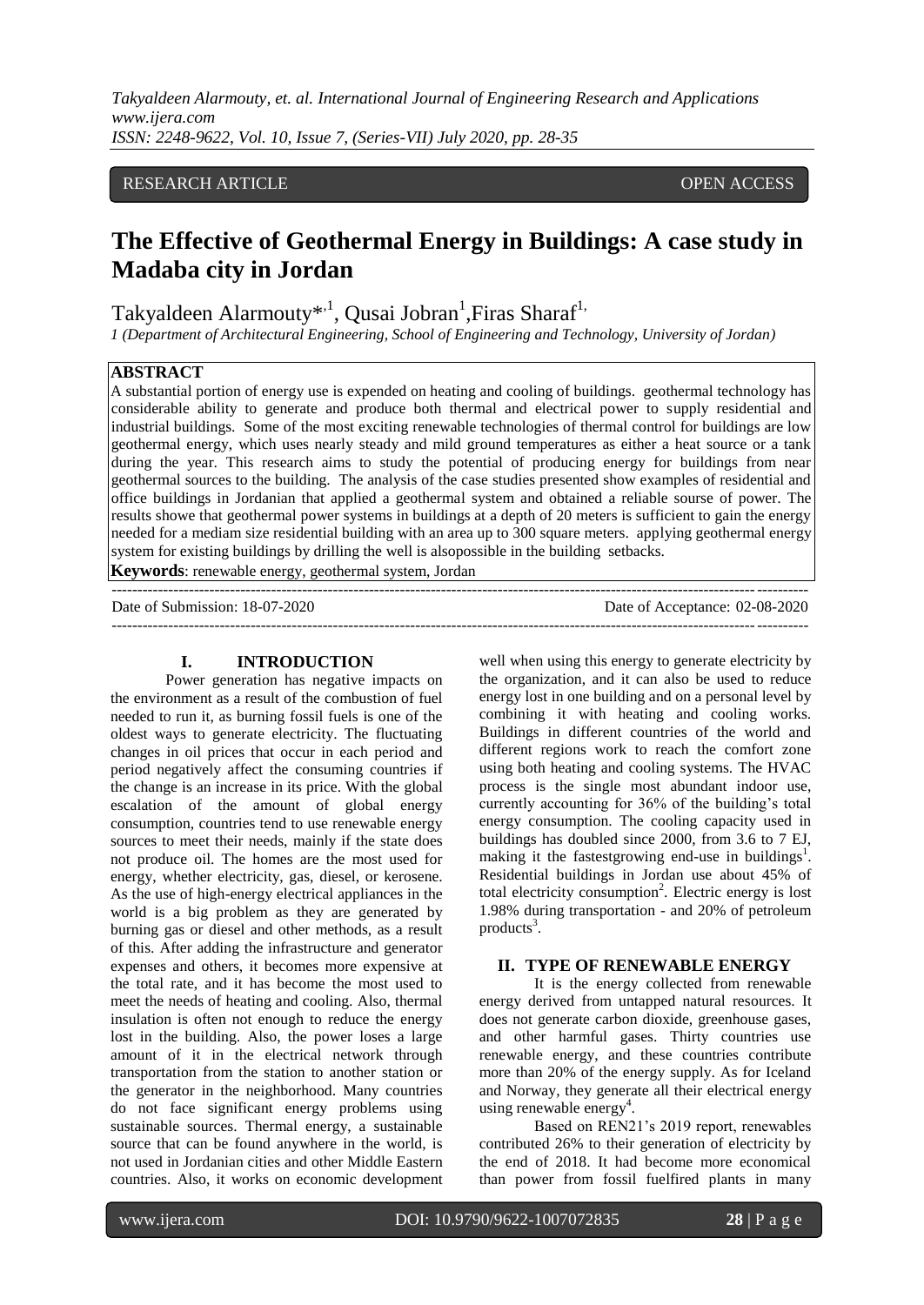places. This energy consumption is 1% coming from Biofuels for transport, 3.6% from Hydropower, 7.5% from Traditional biomass, 2.2% from Nuclear energy, and 4.2% is electricity from Biomass, solar and geothermal heat<sup>5</sup>. Energy is often critical to human development. Since most renewable technologies provide electricity, renewable energy is usually used with other energy sources, which have many benefits. Energy can be converted to heat and to mechanical energy very efficiently, so it going to be cleaner at this point of consumption than other. Also, electricity, in particular, is more flexible. As a result of the possibility of converting it into useful heat without losing energy, in addition to its efficiency in generating temperatures higher than the combustion of any fossil fuel<sup>6</sup>. Renewable energy sources<sup>7</sup>are : sun, wind, water, tides, crops and trees produced oils, Geothermal, Bioenergy, Radiative cooling. Renewable energy often provides power in four critical areas: Electricity generation, Air and water, Transportation, Rural (off-grid) energy services. Solar water heating mainly contributes to renewable heat generation in many countries, meeting part of the population's hot water needs, and serving an estimated 50-60 million families in China ${}^{\overline{8}}$ .

#### A. comparing

Using water to generate energy is more effective than air because the denser is 800 times than air, and it has a slower flowing stream than air. but Tidal power has the potential to generate electricity, in addition to having better predictability than wind and sun, but its limited availability causes an increase in operating costs as using in both Europe and the Atlantic coast of North America. The incoming water was contained in large storage ponds, and as the tide went out, it turned into water bottles that used the mechanical energy it produced to grind grains.

Energy extraction from plants is through obtaining alcohol by fermenting carbohydrates in sugar crops, the starch in corn and sugar cane, cellulosic biomass in trees, and herbs. Currently, global biofuel production is relatively low, but it is constantly increasing9. Biomass and biological materials can be used in living organisms as a source of energy after they are converted into biofuels. Where heat is converted through biochemicals. Biomass can also be artificially cultivated from many types of plants. Heat or electricity can also be produced by burning  $straw^9$ . However, these incineration processes harm the environment by producing sulfur and nitrous oxides, the global production of biofuels is comparatively low, but continuously increasing .

Radiative cooling Just as crucial as geothermal, it is a renewable technology that reduces the total annual energy loads associated with cooling and normalizes the electrical demand curve as well. The studies have proven that the average net cooling using night sky radiation was  $26 \text{ W} / \text{m} \overline{2}^{11}$ .



**FIG. 1.** 3D view of the internal temperature distribution $14$ .

### **III. GEOTHERMAL SYSTEM**

The ground energy is an ascending heat from the center of the Earth to the surface where the temperature can reach more than 5426.85 degrees Celsius<sup>12</sup>.

This heat is emitted to the surface of the Earth from hot minerals in the Earth's core, where it heats the oxygen and the surrounding water to 371 C, as the oxygen is lighter than the iron that rises in the liquid. This energy is extracted using a geothermal heat pump with a heat exchanger. As the heat energy is transferred from the ground for cooling and transferred to the ground for heating, where the opposite may be true depending on the nature of the Earth 13. Thus, geothermal energy is renewable as it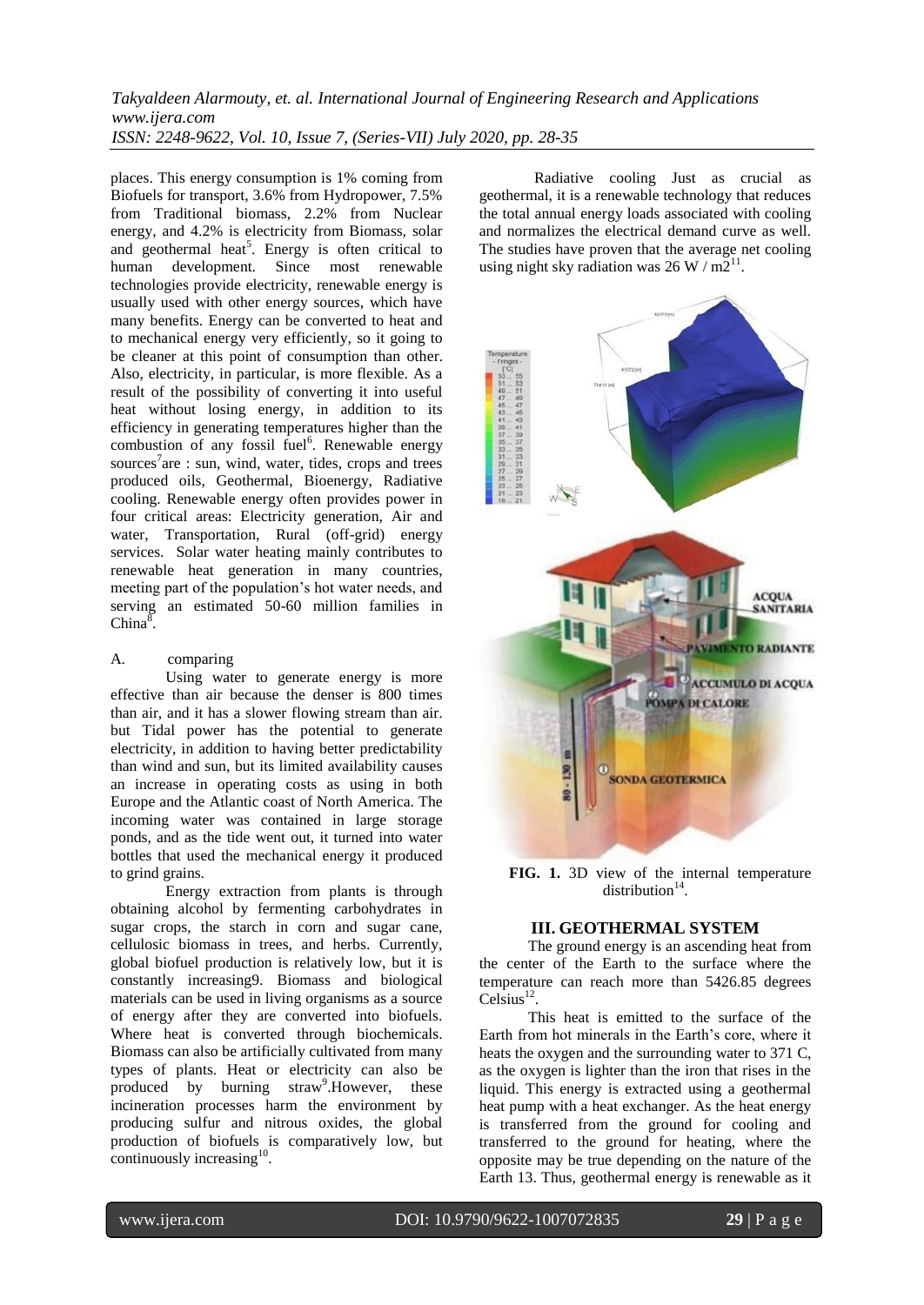reduces the total energy loads associated with thermal adaptation work and reduces the supply on the main electrical network.

The study showed that geothermal utilization is feasible. Geothermal has hydraulic and thermal properties that allow us to use it to achieve the goals of heating and cooling $13$ .

Also, Also, Jordan's geothermal energy is like other countries because it is a renewable source that can be obtained for free. that may be available a few meters underground, unlike other nonrenewable, high-cost energy sources. Fig. 1, 2 show temperature distribution inside the Earth. The minimum temperature is 12-14 degrees Celsius at a depth of 100 meters in Countries of the Mediterranean Basin $^{14}$ , and 17 Celsius degree at a depth of 714 meters $^{15}$ .

A. Geothermal system elements amount of use, the nature of the land and its set of considerations, determined by the party responsible for the system.

3. Ground absorbers: Horizontal ring of pipes, similar to the underfloor heating system where the heat transfer surface has already been determined. The use of groundwater in this system is direct without any other treatments: The pumps transfer the groundwater from the well through a heat exchanger, and the "thermally exploited" water returns to the well.

This system implemented in an existing building that runs on the central heating system because it is most commonly FIG. 2. 3D view of the domestic temperature distribution<sup>15</sup>.

used. The existence of the necessary infrastructure, Which consists of heat radiators or underground heating pipes, or in new buildings that are going to use renewable energy in the heating and cooling system, both of these types have the same primary elements. These are:

Two wells of water, Pipe, Pump, Radiators, or underground heating system and Water Tank.

The Geothermal system used in the Heating and cooling systems need three tanks of water; underground tank (wells), top roof tank (main water tank), and internal tank (the pipes in the building).

In winter, the water temperatures are measured in these sections. When the heating system is operated, the hightemperature water is pumped into the radiators at home. The lower temperature is pumped to the well to keep the hot water in the house in a closed system. In summer, in the same processes, the system is operated. The lowtemperature water is pumped into the radiators at home. The highest temperature is injected into the well to keep the cold water in the house in a closed system. The most commonly used geothermal systems in the world can be mentioned in3methods:

1. Borehole heat exchangers: This system works individually, or as a group of heat exchangers, its location can be near or below the building, where the depth ranges from 50 to 150 m.

2. Energy piles: It is a set of heat exchanger tubes embedded in the foundation piles of the building, the depth of which in this method can be from  $10$  to  $30$ m.

B. Using Geothermal energy in the buildings *1. The offices building – A case study in* 

#### *Germany*

The Building and Energy Design Services Institute (IGS) at the Technical University of Braunschweig, with support from the German Federal Ministry of Economics and Technology, conducted a research project studying energy efficiency and economic efficiency in eleven buildings using heat exchangers and energy piles or land absorption. Its result is showing that geothermal energy can be brought up to heating temperature in the offices building using heat pumps in the winter, and excess heat can be removed from the building to the ground using free circulation in the summer months. These systems are subject to various conditions imposed by the authorities, depending on the German federal state and the authority involved. Shallow geothermal energy is primarily suitable for providing temperature control in office and office buildings. With the suitable design and right operating policy, significant energy savings and reduction of CO2 can be achieved compared to conventional heating and cooling systems. It depends on the size, efficiency, and degree of system use<sup>16</sup>.

The office building located in Germany has a net area of 20,693 m. The geothermal system used in this building consists of 196 energy piles of 9 meters long. In winter, the geothermal heat of the water heating pump 106 kW extracts heat from the ground to supply the TABS tablets. The rest of the heat consumption is provided by central heating through radiators, floor heating, and ventilation systems. In summer, the full cooling load is supplied by geothermal energy through TABS (Free Cooling Mode 150 kW.

The results show a reduction of 12,000/year in comparison with a traditional heating and cooling system and a reduction of 27 tons of CO2 per year for the office building analyzed due to the high gap of cost between the traditional system that amounts of 16,653.6 compared with the geothermal energy of 16,653.6 . So the geothermal energy used in cooling is free as it has been proven that the geothermal system can reduce the running cost by a large rate that may reach 71% when compared to the systems currently used, in addition to that it reduces the emission rate of carbon dioxide by  $54\%^{17}$ .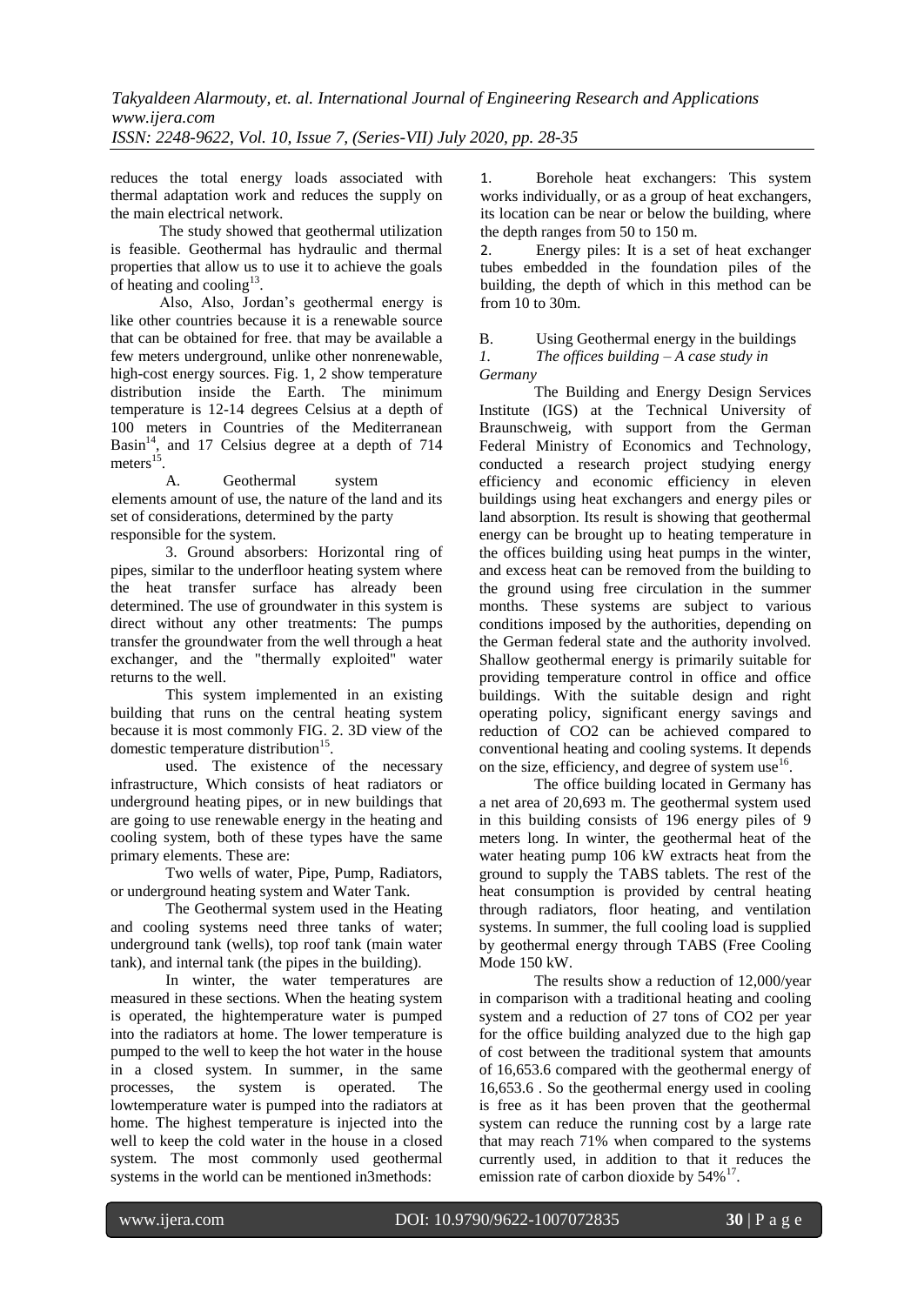

**FIG. 3.** Construction of the AUM geothermal system.

#### *2. Institutional buildings – A case study in Jordan*

Also, in Jordan, geothermal energy was used at the American University of Madaba designed by MENA Geothermal, a leading

Palestinian company specializing in the design and installation of geothermal heating and cooling systems.it was completed in August 2012. The system used in the university is the largest geothermal heating and cooling system in the MENA region, with a total cooling load of 1680 kW and a heating load of 1350 kW, enough energy to power both faculties on campus. The system has the capacity to reduce carbon emissions by roughly 220,000 kg per year or 47% compared with conventional chiller/LPG boiler cooling and heating systems.

Construction of the AUM geothermal system began in July 2010 and involved drilling 420 boreholes in a vertical configuration 100 meters into the ground. But unlike drilling for shale oil, geothermal energy is considered to be one of the cleanest, most efficient and safest forms of renewable energy. Also, Geothermal heat pumps are able todeliverlowcost heating and cooling because they tap into a free, renewable energy source. It is due to the effectiveness lies in the efficiency and low cost of heat pumps by release more heat than the energy they use: For every dollar, you spend on heating, you get \$ 4 in thermal energy. This process makes heat pumps much more efficient than traditional sources. "Considering the CO2 emission reductions, the higher efficiency, lower required maintenance, added to comfort to occupants, and most importantly affordability, geothermal is an excellent alternative to fossil fuels." Nonetheless, the firm had to gain permission from a formidable collection of agencies and ministries before he could proceed with this project, which received blessings

from Pope Benedict XVI in 2009. (The University belongs to the Latin Patriarch in Jerusalem). "In addition to an environmental impact assessment, we were required to receive approval from the Ministry of Industry and Trade, Ministry of Interior, Jordanian Intelligence Agency, Ministry of Energy, Ministry of Environment, Ministry of Water, the Prime Minister's Office, the Engineering



**FIG. 4.** Construction of the AUM geothermal system (Vertical heat exchanger).



**FIG. 5.** Close loop system of  $AUM^{18}$ .

Association, and the Contractors Union. No joke," said Al Sabawi.

Two geothermal systems were installed in AUM to meet the full heating and cooling requirements of the College of Science -A Building and the College of Business-B Building. The geothermal system at the College of Science-A is designed to meet a cooling load of 1020 kilowatts (291 tons) and a heating load of 880 kilowatts (251 tons). While the Business-B geothermal system is designed to meet a cooling capacity of 660 kilowatts (189 tons), the heating load is 470 kilowatts (134 tons).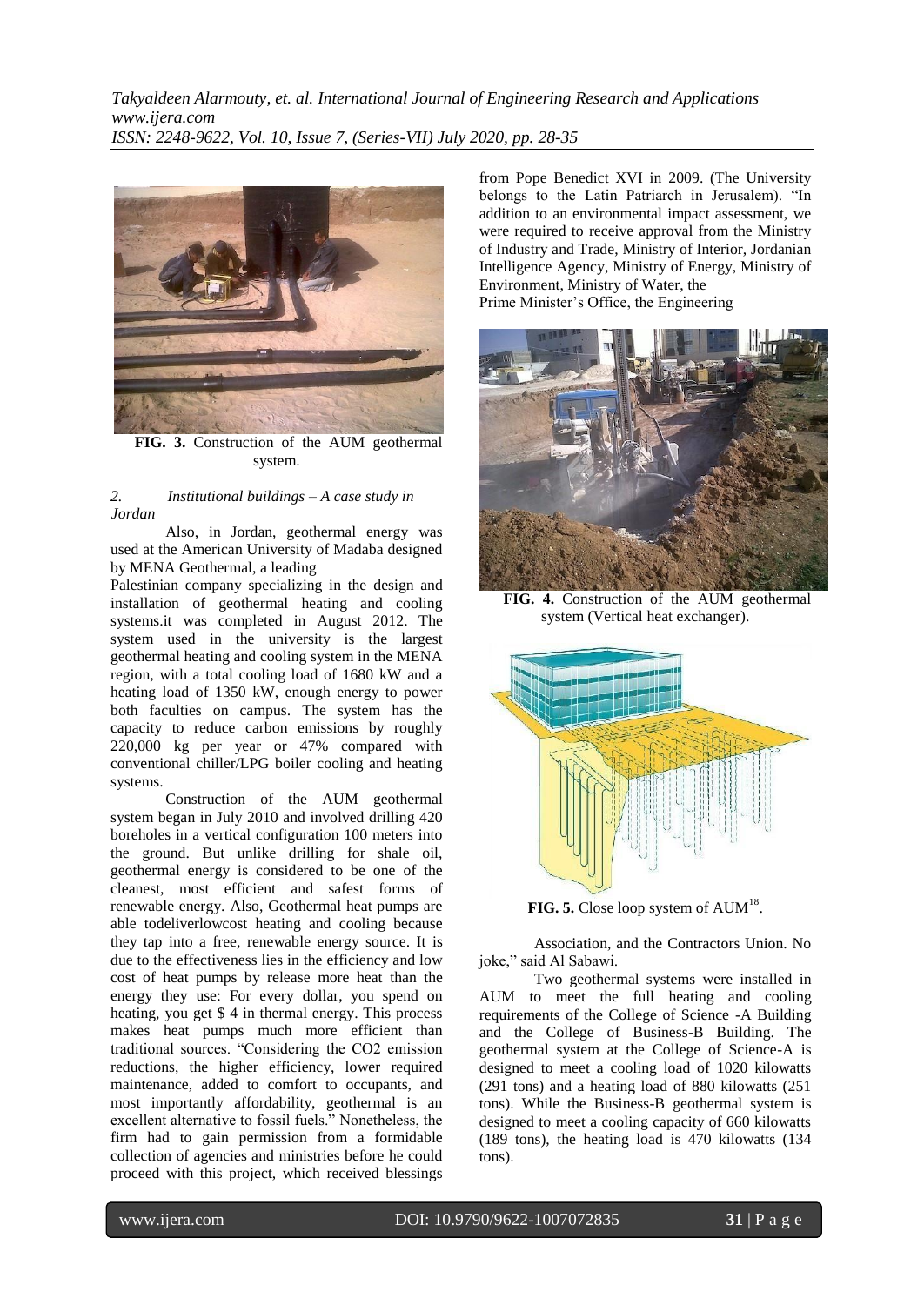Due to the size of the geothermal system at AUM, the ground loop (ground heat exchanger) was designed in a vertical configuration with boreholes drilled at roughly 100 meters deep. The geothermal system at AUM was awarded the National Energy Globe Award, today's most prestigious environment award, in 2011.

On average, the system is in operation 330 days per year, from 07:30 until 17:00. During the design phase, The observed significant difference between heating and cooling loads is mainly due to the high solar loads and is typical for office buildings in Jordan. During intermediate seasons (autumn and spring), due to the shape and orientation of the building, a requirement for the simultaneous heating and cooling of different parts of it is observed. Design conditions for heating are 21 degrees dry winter with 50% relative humidity and design conditions for cooling is 23 degrees dry Summer with 50% relative humidity. The system is using Central Air Handling Units (AHUs) with water coils to provide supply air to the building B and FCU units for heating and cooling (Building A). In terms of their connection to the hot, chilled water loops, the fan-coils are organized in groups, based on the operation and the thermal characteristics of the room they serve. As a result, fan-coil loops are formed, serving building areas with similar thermal behavior and operation profile. Two-stage water to water heat pumps is used. The heat-pump systems are capable of totally independent operation, meaning that, depending on the requirements of the zones they serve, some of them may provide heating while the other loops offer to cool. 22 Central Air Handling Units (AHUs) with water coils +15 indoor Fan

Coil units – Two pipe type- provide supply air to the building B and 85 FCU units–Two pipe type plus one AHU provide the supply air to the Building A. A total of 26 heat pumps units are installed, 10 serving the fan-coils as well as the AHUs in Building B and 16 heat pumps units are installed serving the FCU and the AHU in Building A., The cooling capacity of each heat pump group, is 68 kW, (matching heat pump units). The heat pumps of each group are connected in parallel and operating under common control The following GSHPs charts represent the two-unit systems for building A and building B, respectively.

As shown, the indirect geothermal energy was used for heating and cooling through ground source heat pumps (closed loops). This system is used when the land area available is limited, as a vertical closed-loop system, and where the land is too rocky for trenching, for existing buildings, and extensive commercial or educational facilities. The system was constructed by installing a vertical loop; the contractor bored the holes into the ground. Long,

hairpin-shaped loops of pipe are then inserted. The hole is backfilled, plugged or grouted, and the tubes are connected to headers in a trench leading back to the building. The drilling depth was determined based on the energy needed. In general, the typical borehole depth is 45 to 70 meters in the large buildings.

The drilling depth was determined based on the energy needed. In general, the typical borehole depth is 45 to 70 meters in the large buildings. The objectives of the vertical well are to install a specified amount of pipes, not to reach a specific depth. So, the well with 100 meters deep can be divided into five wells 20 meters depth which has is steady temperature and it is in which geothermal energy is used for heating and cooling despite the changes in air temperature. It may be more costeffective when the depth is that the central well expands enough water to transfer geothermal heat because geothermal drilling is more easily accessible than drilling to find well water. After all, it is smaller and reduces drilling time<sup>19</sup>.

The system's categories used in the American University

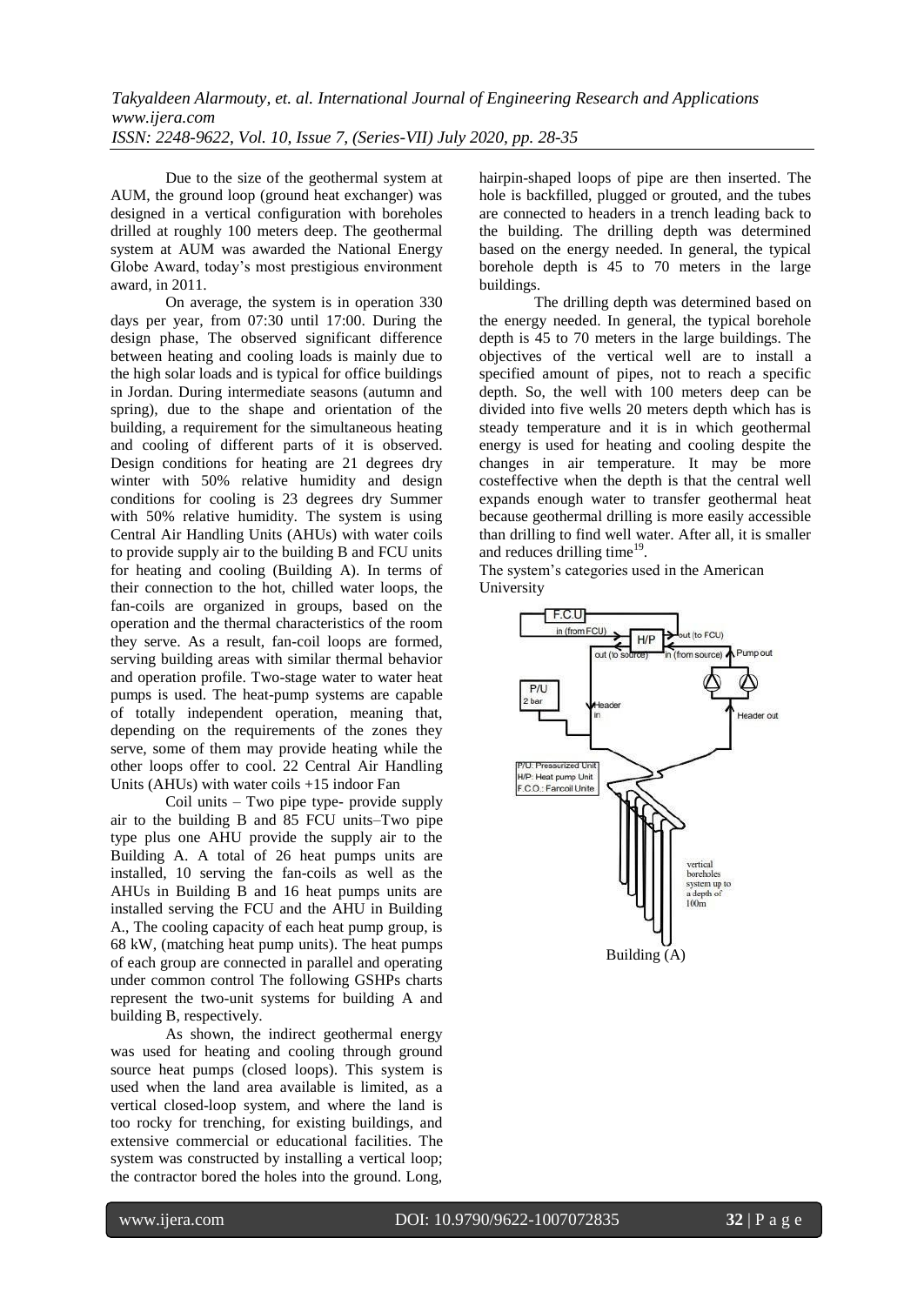

Building (B) FIG. 6. GSHPs charts at College of Science<sup>18</sup>. in Madaba is based on the low enthalpy resources (<150 C) which generally employed for direct heat uses and electricity generation using a binary fluids cycle.

#### *3. Using geothermal in residential buildings*

Using the geothermal system is possible in residential buildings, there is a villa project located in Palestine supported with this system using a vertical closed-loop installed at 100 meters deep. Five heat pumps distribute hot and chilled water to a fan coil distribution system in the summer, an underground heating distribution system in winter, as well as a 4pipe AHU year around. This villa is in a large area. There is an indoor and outdoor swimming pool.As well as, there are Jacuzzi and DHW. The geothermal using is effective. The measure showed that the cooling load is up to 190 kW in summer, heating load is up to 210 kW in winter, as well as, this project is saving 121.031 kg of Co2. The result showed reducing in operating costs from 77,900 \$ using the traditional system to 31,266\$ using geothermal energy, and a decrease in maintenance costs from \$ 3,000 to \$ 1,440 annually. Thus, it saves 60 % of running cost per year and 52 % in maintenance cost per year. also, it saves 27,093 liters of diesel and 65,163kwh of electricity.

#### **IV. THE EFFECTIVENESS OF USING GEOTHERMAL ENERGY IN JORDAN**

There are 14 gas and massive diesel stations use to generate the electrical power in Jordan<sup>2</sup>, these stations increase the proportion of gases emitted into the atmosphere, which are an essential reason for the process of Global Warming<sup>20</sup>.

Due to climate change, the maximum summer temperatures in arid regions, as well as in other parts of the world are generally increasing<sup>21</sup>.As a result, the demand for cooling of buildings and industrial facilities is growing and requires significant energy-related investments. Conventional energy sources mostly serve these increasing cooling demands. The residents in Jordan are using various systems to achieve cooling and heating needs. This comparison shows the difference between the energy sources we use at the Jordanian home for heating and cooling in terms of budget, annual cost, and risk.

- Gas cylinder
- Electrical devices

The gas cylinder users face many problems in the cost and the internal environment. The heater gas odor due to leakage, non-combustion is a significant danger to the mental and physical health of the population. Also, the condense steam in the cold rooms. This process helps mold to form on the ceiling and the walls. The carbon dioxide concentrations are going up after two hours of continuous operation. The electrical system faces a problem when exposed to high loads on the leading network. The number of interruptions was 12 to 41 times during 2015 and 2016, which was for 31 minutes in  $2016^2$ . Therefore, the use of this system dramatically leads to an increase in loads, then the power outage; after that, this system will stop, which will be with heating or cooling.

Many residents support this system using a solar panel to reduce the cost in the summer, in this case, you have to choose between selling to the national electrical company or add a battery to let it active in winter because there are 55 days without the sun<sup>22</sup>.

Noting that the geothermal system is effective in Jordan. Also, studies have shown that the ground heat in the Mediterranean basin at a depth of 20 meters to 100 is constant and its temperature reaches 12-14 degrees Celsius. Where the company has proven that this project is active and works well, also when studying a villa project in Palestine, is exceeding an area of 1500 square meters designed by the same company. The depth of the well is determined according to the required quantity of energy needed. Accordingly, when comparing the spaces between the implemented projects, we find that a well of 100 meters depth with one pump for homes may provide up to 50 kilowatts. In this section, we will study the number and extent of wells to provide the energy needed to heat and cool a 300 square meter house in Jordan. The measure is based on 20-degree celsius inner temperature<sup>23</sup>, 8-degree Celsius outside temperature in winter, and 33-degree Celsius temperature in summer $24$ . The result shows the loss of energy and energy gained in a 300 square meter residential building built with conventional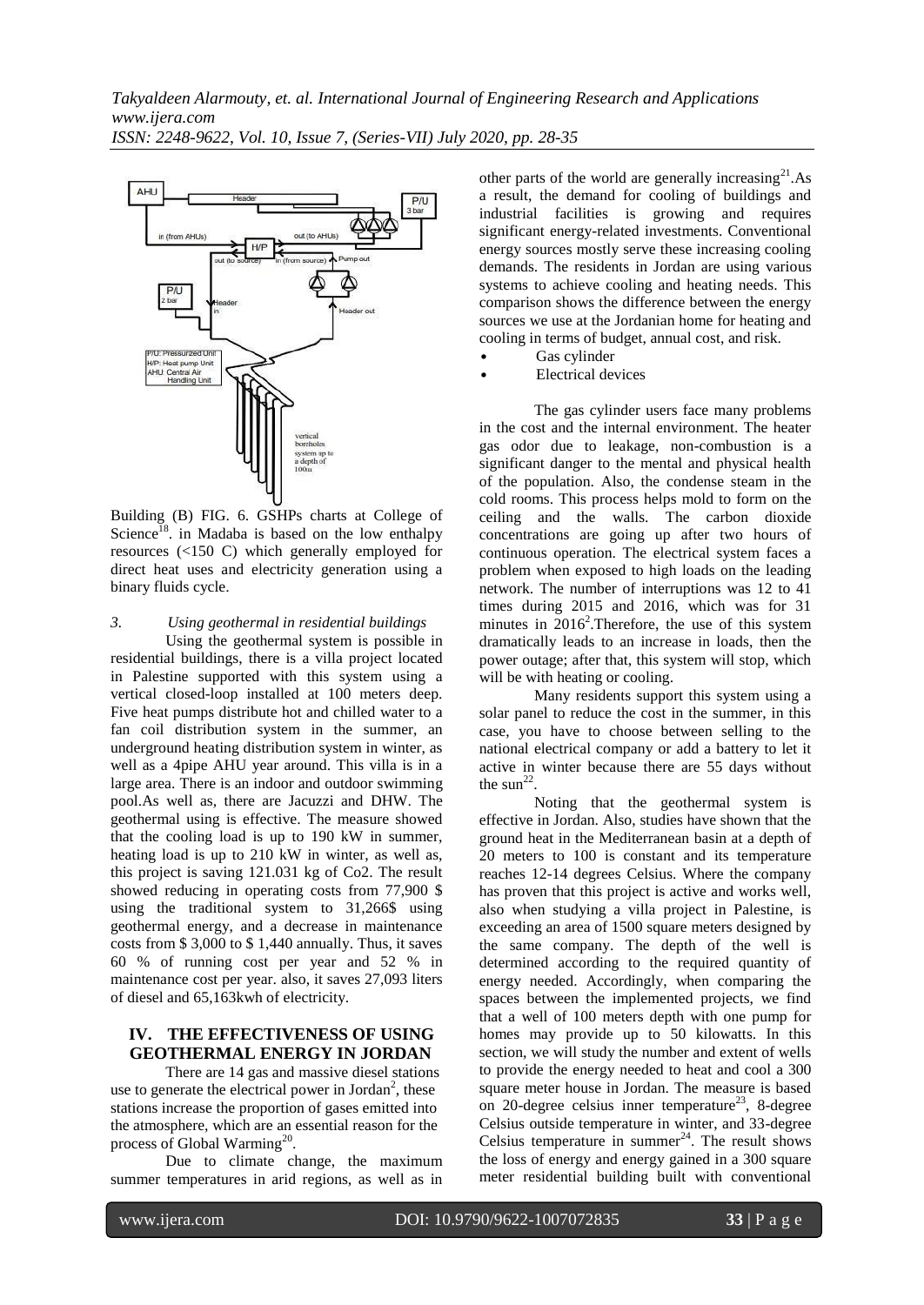materials. As a result, the building needs up to 21 kilowatts of heating load and 14 kilowatts of the cooling load to maintain the temperature of the indoor building. It means that we need one well with a depth of 10 square meters to achieve the required load. But to maintain the system's sustainability, the well needs to be at a depth that provides a stable temperature of 20 meters below the ground. Thus, a well with a depth of 20 meters and four pumps can provide the project with a heating load of 42 kW and a cooling load of 38 kW. Applying geothermal in the existing building The geothermal project can be established in existing buildings, as the building law stipulates that it is forbidden to have any structure under the front setback of the building, the boundary between the plot of land and the exterior wall of the building from the street side. It law gives us the possibility to dig in front of the building in residential neighborhoods that have a setback, and it can also be more useful to link with the necessary infrastructure for the building, since the main parts of the infrastructures, such as water and electricity pipes, pass from the recoil in front of me to the duct from the bottom of the ground floor knot base Of the building

#### **V. RESULT AND CONCLUSION**

The study showed that the use of geothermal heat is possible in buildings in Jordan, where:

- 1. We can use geothermal heat meters deep from the Earth's surface.
- 2. The depth of the well should not be less than 20 metersto use constant ground heat.
- 3. One well at a depth of 20 sq.m. is sufficient to providethe necessary heat for a 300 sq.m. house
- 4. The geothermal system saves energy by up to 60
- 5. The system provides a ground temperature of 50 6. The geothermal system does not affect the
- foundations 7. Existing buildings can be supplied with a
- geothermalsystem by drilling the well in the front setback.
- 8. The geothermal system can be supported when usedin existing buildings by integrating it with pre-existing systems

#### **REFERENCES**

- [1]. P. K. S. Rathore and S. K. Shukla, Renewable Energy 149, 1300–1313 (2019).
- [2]. Statistics and I. P. Department, "National electric power company's report," Annual Report (National Electric Power Company, Electrical System Planning Department, Amman, Jordan, 2017) a full TECHREPORT entry.
- [3]. Statistics and I. P. Department, "National electric power company's report," Annual

Report (National Electric Power Company, Electrical System Planning Department, Amman, Jordan, 2016) a full TECHREPORT entry.

- [4]. B. V. Mathiesen, H. Lund, D. Connolly, H. Wenzel, P. A. Ostergaard, B. Möller, S. Nielsen, I. Ridjan, P. KarnOe, K. Sperling, and F. K. Hvelplund, Applied Energy 145, 139–154 (2015).
- [5]. Kusch-Brandt, *Urban Renewable Energy on the Upswing: A Spotlight on Renewable Energy in Cities in REN21's "Renewables 2019 Global Status Report"* (REN21, 2019).
- [6]. N. Armaroli and V. Balzani, Energy and Environmental Science 4, 3193– 3222 (2011).
- $[7]$ . P. A. Owusu and S. Asumadu-Sarkodie, Cogent Engineering 3, 2–14 (2016).
- [8]. V. Khare, V. Cheshta, S. Nema, and P. Baredar, *Tidal energy systems: Design, optimization and control* (2018).
- [9]. T. A. Volk, L. P. Abrahamson, and D. J. Aneshansley, Willow Biomass in the United States 36 (2000).
- [10]. P. Bhaumik and P. L. Dhepe, "Conversion of biomass into sugars," (RSC Green Chemistry, in Biomass Sugars for Non-Fuel Applications, 2016) Chapter 1, pp. 1–53, 2nd ed.
- [11]. X. Xu, R. Niu, and G. Feng, Procedia Engineering 121, 1574–1581 (2015).
- [12]. M. J. P. G. D. Alf, D. Gillan, Contemporary Physics 48, 63–80 (2001).
- [13].  $^{13}$ S. T. Dye, Reviews of Geophysics 50, 1–19 (2012).
- [14]. GEOINSUBRICA, "Energiadalla terra," Access date 1, April 2020, http://geoinsubrica.it/.
- [15]. R. W. S. I. Al-Zyoud, S., (2012), stanford University, Stanford, California, January 30 - February 1, 2012 SGP-TR-194.
- [16]. B. Informationsdienst, "Using geothermal energy in office buildings," (2010).
- [17]. C. GANTIEZ, V. LEMORT, J. HOOGMARTENS, and F. BOCKEL-MANN, (2012), international high performance buildings conference, Indiana, USA.
- [18]. B. Yasin and A. Alkhawaldeh,  $(2017)$ , coordinating Engineering for Sustainability and Resilience, Dead sea, Jordan.
- [19]. A. Al-Sarkhi, B. Akash, E. Abu-Nada, S. Nijmeh, and I. Al-Hinti, Energy Sources, Part A: Recovery, Utilization and Environmental Effects 30, 1619– 1627 (2008).
- [20]. A. Buis, "The atmosphere: Getting a handle on carbon dioxide – climate change: Vital signs of the planet," Access date 1, April 2020, https://climate.nasa.gov/news/2915/the-